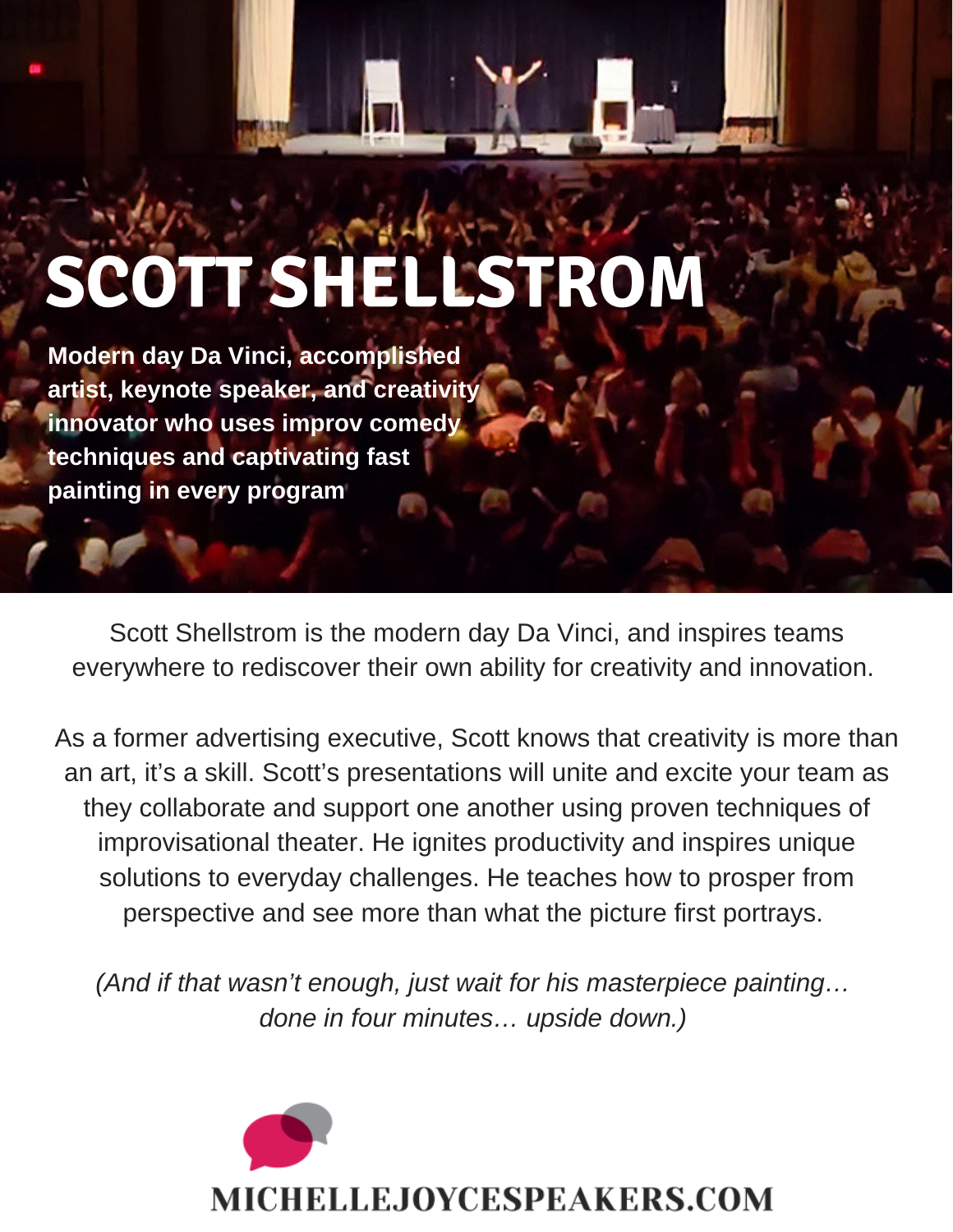### **SCOTT SHELLSTROM**

## **Unleash Your Inner Da Vinci**

Shellstrom inspires the unique creative force within all of us with moving, rarely heard stories about Leonardo da Vinci, laugh-out-loud improvisational comedy and a master piece painting done in four minutes, upside down as a crescendo.

The sensational *Unleash Your Inner Da Vinci* keynote is an energetic, interactive 45-minute experience that motivates audiences to uncover their hidden problemsolving abilities to achieve success in business and in any area of their life.

- Unite and excite your team as they collaborate and support one another using proven techniques of improvisational theater
- Ignite productivity generated by taking an innovative approach to projects
- Inspire unique solutions to everyday challenges
- Prosper from perspective to see more than what the picture first portrays

"Scott, thank you very much for speaking at my client appreciation dinner! Your high energy and enthusiastic approach really got this group engaged and entertained throughout the evening. You undoubtedly motivated the crowd to bring out the creativity that sits within us all. I received lots of complements from our guests as they were departing and they were impressed with your many talents. We truly appreciate you helping to make our event a great success!"

> ~JOSH KOEHNEN, CFP®, PRESIDENT PREMIER WEALTH MANAGEMENT, INC.

**For booking information:** Michelle Joyce Michelle@MichelleJoyce.com 704-965-2339